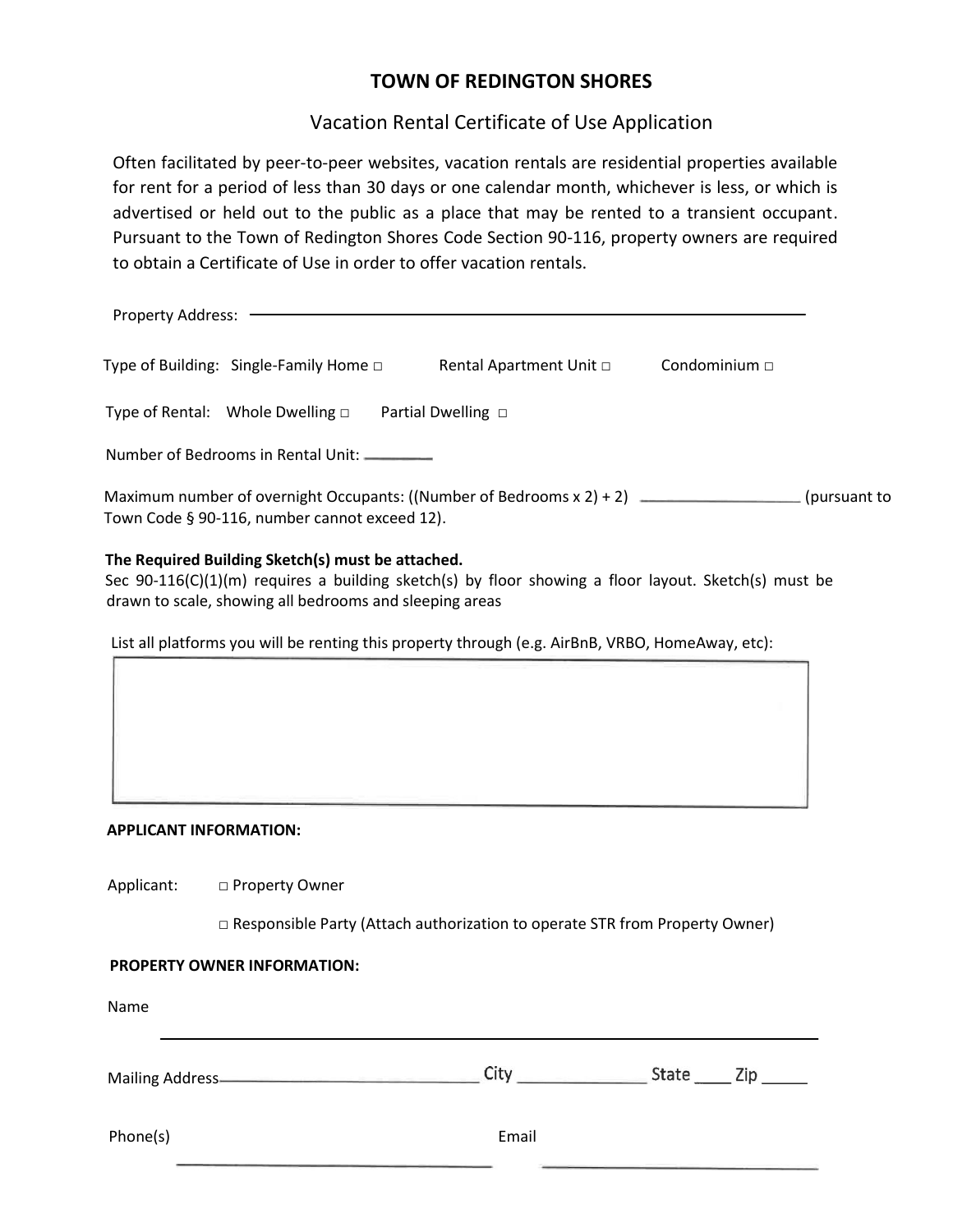# **24 HOUR A DAY/7 DAY A WEEK CONTACT PERSON (Responsible Party):**

| Name     | Company<br>$\mathbf{F}$ and $\mathbf{F}$ |                    |     |
|----------|------------------------------------------|--------------------|-----|
| Address  | City                                     | State<br>$- - - -$ | Zip |
| Phone(s) | Email                                    |                    |     |

*Note: If the Responsible Party changes, the property owners shall update the Vacation Rental Certificate of Use Application on file with the Town within 30 days.*

# **ATTESTATIONS:**

|                             | hereby swear and affirm that:                                                                                                                                                                                                                                                                                                                                                      |
|-----------------------------|------------------------------------------------------------------------------------------------------------------------------------------------------------------------------------------------------------------------------------------------------------------------------------------------------------------------------------------------------------------------------------|
| $Initial$ <sub>_____</sub>  | The Responsible Party is, or will be, remitting all applicable local Pinellas County<br>business and tourist taxes; or that a peer-to-peer platform entity through which<br>vacation rentals are booked will be remitting all such taxes associated with the<br>vacation rental on the responsible party's behalf;                                                                 |
| Initial                     | The responsible party has the permission of the property owner and authority to<br>offer the property as a vacation rental and act as the responsible party;                                                                                                                                                                                                                       |
| Initial                     | Insurance coverage will be in effect at all times while the property is being used<br>as a vacation rental to cover liability for injury or harm to transient occupants or<br>other invitees, and I understand that a standard homeowner's or renter's<br>insurance policy may not necessarily provide such liability coverage while the<br>property is used as a vacation rental; |
| Initial                     | The vacation rental is registered with the Florida Department of Revenue, or<br>successor agency, for purposes for collecting and remitting applicable state taxes<br>and all such state taxes has been, or will be, paid;                                                                                                                                                         |
| $Initial$ <sub>______</sub> | The property is, and will be at all times during which it is used as a vacation<br>rental, maintained in compliance with the vacation rental standards set forth in<br>Town Code Section 90-116 (D).                                                                                                                                                                               |
| Initial $\_\_\_\_\_\$       | Copies of any executed rental contract in existence prior to August 12, 2020, which<br>contains provisions contrary to Town Code Section 90-116, but are otherwise<br>permissible under Town Code, along with evidence of any deposit received in<br>conjunction with such contract(s), have been submitted to the Town with this<br>Certificate of Use application.               |

Applicant Signature **Date** Date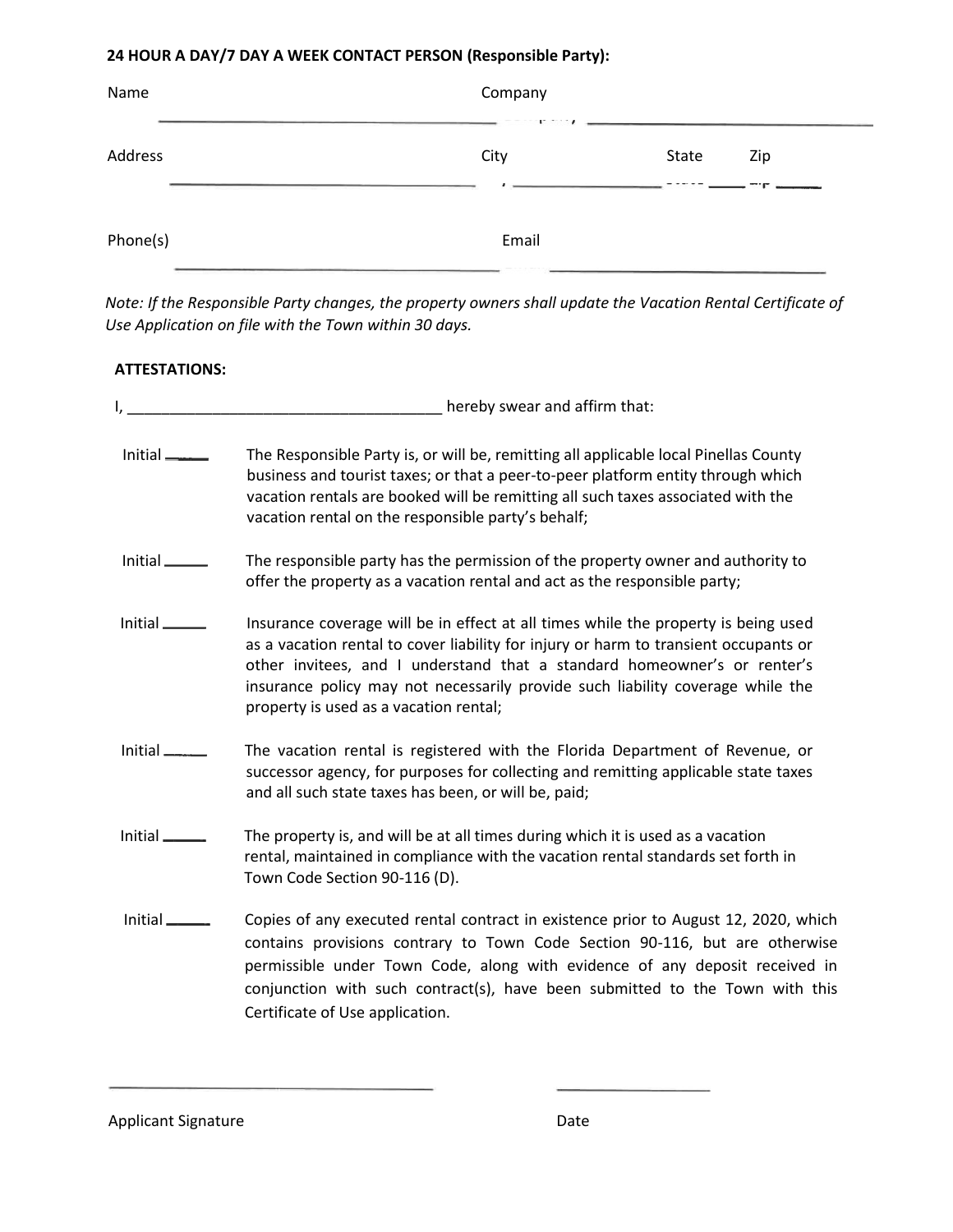#### **ACKNOWLEDGMENTS**

I certify that the above information is true and correct. I understand that the Town of Redington Shores is authorized to deny or revoke a Certificate of Use issued under the provisions of its Town code where false or misleading information was provided on the Application for the Certificate of Use.

I certify that I have the authority of the current property owner(s) to apply for the Certificate of Use.

| Applicant Signature: | Date: |
|----------------------|-------|
|                      |       |

For office use only:

COU Number: \_\_\_\_\_\_\_\_\_\_\_\_\_\_\_\_\_\_\_

Date of COU: \_\_\_\_\_\_\_\_\_\_\_\_\_\_\_\_\_\_\_\_

Contact Us: Town of Redington Shores Building Department 17425 Gulf Blvd. Redington Shores, FL 33708 Phone: 727-397-5538 Email: depclerk@townofredingtonshores.com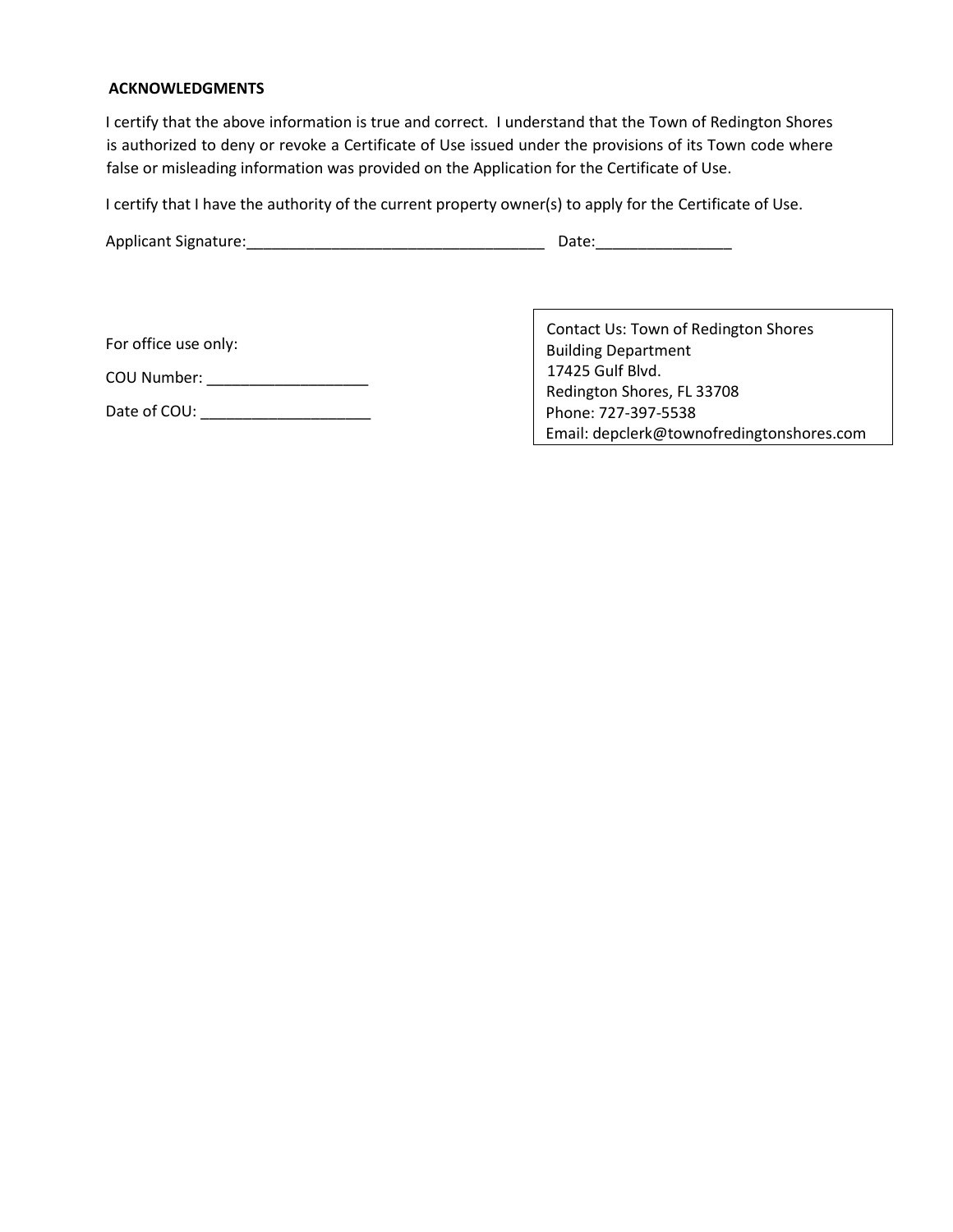## **Property Owner / Responsible Party Affidavit**

*(if applicable)*

BEFORE ME, the undersigned authority, personally appeared \_\_\_\_\_\_\_\_\_\_\_\_\_\_\_\_\_\_\_\_, who did take an oath and who after being duly sworn, deposes and states that s/he is an adult person, over the age of 18, and competent to testify as to the following matters to which s/he has personal knowledge:

1. My name is the contract of the contract of the contract of the contract of the contract of the contract of the contract of the contract of the contract of the contract of the contract of the contract of the contract of

a.

b.

c.

d.

2. I am the property owner / responsible party (circle one) for the property located at:

\_\_\_\_\_\_\_\_\_\_\_\_\_\_\_\_\_\_\_\_\_\_\_\_\_\_\_\_\_\_\_\_\_\_\_\_\_\_\_\_\_\_\_\_\_\_\_\_\_\_\_\_\_\_\_\_\_\_\_\_\_\_\_ Redington Shores, Florida.

- 3. The below described contracts, which are attached hereto and incorporated herein, were entered into and executed by both parties and deposits collected prior to August 12, 2020 (attach additional sheet if necessary).
	- i. Renters Name(s): \_\_\_\_\_\_\_\_\_\_\_\_\_\_\_\_\_\_\_\_\_\_\_\_\_\_\_\_\_\_\_\_\_ ii. Renter's contact information: iii. Date of Contract: \_\_\_\_\_\_\_\_\_\_\_\_\_\_\_\_\_\_\_\_\_\_\_\_\_\_\_\_\_\_\_\_\_ iv. Dates of Stay: v. Maximum Occupancy (if applicable) i. Renters Name(s): ii. Renter's contact information: iii. Date of Contract: \_\_\_\_\_\_\_\_\_\_\_\_\_\_\_\_\_\_\_\_\_\_\_\_\_\_\_\_\_\_\_\_\_ iv. Dates of Stay: v. Maximum Occupancy (if applicable) i. Renters Name(s): ii. Renter's contact information: \_\_\_\_\_\_\_\_\_\_\_\_\_\_\_\_\_\_\_\_\_\_\_ iii. Date of Contract: \_\_\_\_\_\_\_\_\_\_\_\_\_\_\_\_\_\_\_\_\_\_\_\_\_\_\_\_\_\_\_\_\_ iv. Dates of Stay: v. Maximum Occupancy (if applicable) \_\_\_\_\_\_\_\_\_\_\_\_\_\_\_\_\_\_\_ i. Renters Name(s): \_\_\_\_\_\_\_\_\_\_\_\_\_\_\_\_\_\_\_\_\_\_\_\_\_\_\_\_\_\_\_\_\_ ii. Renter's contact information: \_\_\_\_\_\_\_\_\_\_\_\_\_\_\_\_\_\_\_\_\_\_\_ iii. Date of Contract: \_\_\_\_\_\_\_\_\_\_\_\_\_\_\_\_\_\_\_\_\_\_\_\_\_\_\_\_\_\_\_\_\_ iv. Dates of Stay: \_\_\_\_\_\_\_\_\_\_\_\_\_\_\_\_\_\_\_\_\_\_\_\_\_\_\_\_\_\_\_\_\_\_\_\_ v. Maximum Occupancy (if applicable)